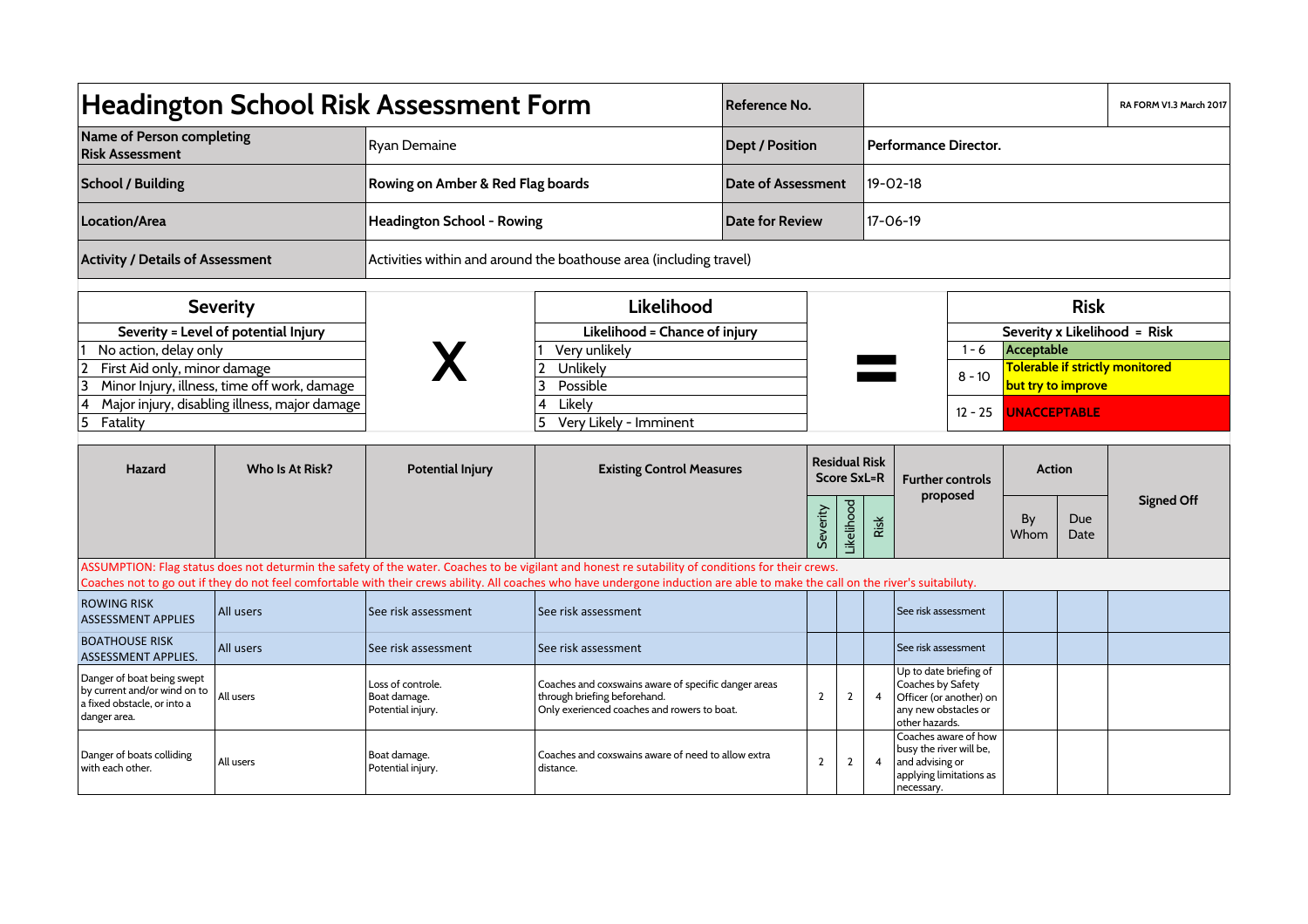| Wind & stream causing large<br>waves: danger of boats taking All users<br>in water and swamping.                                   |           | Boat damage.<br>Hypothermia.<br>Drowning.                                                              | River inspected beforehand and apply restrictions as laid<br>down in document: HSOBC Risk Assessment: Rowing &<br>HSOBC Safety Code.                                                                                                                                                                                    | $\overline{2}$ | $\overline{2}$ | $\overline{4}$ | Rowing Master and/or<br>Boatman shall have<br>studied weather<br>forecast for next few<br>hours. Rough water is<br>likely to prevent the<br>outing. |
|------------------------------------------------------------------------------------------------------------------------------------|-----------|--------------------------------------------------------------------------------------------------------|-------------------------------------------------------------------------------------------------------------------------------------------------------------------------------------------------------------------------------------------------------------------------------------------------------------------------|----------------|----------------|----------------|-----------------------------------------------------------------------------------------------------------------------------------------------------|
| Wind with stream: struggle to<br>return upstream.                                                                                  | All users | Fatigue.                                                                                               | Coaches aware of crew's capabilities, and how much time is<br>needed.                                                                                                                                                                                                                                                   | $\overline{2}$ | $\overline{2}$ | 4              | Risk assessment taken<br>prior to rowing<br>sessions.                                                                                               |
| Floating debris: risk of<br>damage to boat hitting it.                                                                             | All users | Boat damage.<br>Hypothermia.<br>Drowning.                                                              | Inspection beforehand; removal if practicable of substantial<br>items.                                                                                                                                                                                                                                                  |                | $\overline{2}$ | $\overline{2}$ | Coaches and crew:<br>Vigilant. Any<br>obstructions removed<br>(if safe to do so).                                                                   |
| Water Temperature / wind<br>chill Hypothermia                                                                                      | All users | Hypothermia.<br>Drowning.                                                                              | No one is to row unless appropriate kit for the weather is<br>worn by all rowers. All small boats to be kept in view of<br>coaches. Emergency blankets available. All students<br>instructed to bring changes of warm clothing. All students<br>instructed to bring appropriate food. Warm drinks available<br>at event | $\mathbf{2}$   | $\overline{1}$ | $\overline{2}$ | Risk assessment taken<br>prior to rowing<br>sessions.                                                                                               |
| Height of the river.                                                                                                               | All users | Boat damage.<br>Potential injury from fatigue or boat<br>colliding with stationary / moving<br>object. | f there is no safe passage onto the floating landing stage<br>from the boat yard then no rowing will take place                                                                                                                                                                                                         | $\overline{2}$ | $\overline{2}$ | 4              | Risk assessment taken<br>prior to rowing<br>sessions.                                                                                               |
| Light conditions: Red Flag.                                                                                                        | All users | Boat damage.<br>Potential injury from fatigue or boat<br>colliding with stationary / moving<br>object. | No Rowing before sunrise and after sunset unless suitable<br>lights are on the boats. 1 launch per a boat.                                                                                                                                                                                                              | $\overline{2}$ | $\overline{2}$ | $\overline{4}$ | Risk assessment taken<br>prior to rowing<br>sessions.                                                                                               |
| Weather conditions, in<br>particular temperature.                                                                                  | All users | Hypothermia.<br>Hyperthermia.<br>Fatigue.                                                              | Coaches will prevent rowers from going on the water unless<br>they are appropriately dressed for the weather conditions.<br>Sunscreen must be worn in hot sunny conditions                                                                                                                                              | $\overline{2}$ | $\overline{2}$ | 4              | Risk assessment taken<br>prior to rowing<br>sessions.                                                                                               |
| Experience of the coaches.                                                                                                         | All users | Boat damage.<br>Potential injury.                                                                      | All coaches must have done induction and training in<br><b>HSOBC</b> launches.                                                                                                                                                                                                                                          | $\overline{2}$ | $\overline{2}$ | 4              | Experience of coaches<br>on local river taken<br>into account.                                                                                      |
| Experience and confidence<br>of the Coxswain.                                                                                      | All users | Boat damage.<br>Potential injury.                                                                      | Only coxswain who have shown excellent boat and crew<br>control in normal conditions to be allowed on the water.<br>All coxes aware of river hazards.                                                                                                                                                                   | $\overline{2}$ | $\overline{2}$ | 4              | Coaches and Cox:<br>Vigilant.                                                                                                                       |
| Experience and strength of<br>the rowers                                                                                           | All users | Boat damage.<br>Potential injury.                                                                      | Only rowers who have shown excellent boatmanship are to<br>be allowed on the water                                                                                                                                                                                                                                      | $\overline{2}$ | $\overline{1}$ | $\mathbf{2}$   | Coaches and crew:<br>Vigilant.                                                                                                                      |
| Type of rowing boats for the<br>session.                                                                                           | All users | Hypothermia.<br>Hyperthermia.<br>Fatigue.                                                              | No small boat rowing (pairs, single sculls and double sculls)<br>unless all weather and river conditions have been fully<br>assessed by the coaches. Only highly experienced rowers<br>([14 to [18] may be allowed in small boats.<br>Coaches to observe rowers at all times.                                           | $\mathbf{2}$   | $\overline{2}$ | 4              | Risk assessment taken<br>prior to rowing<br>sessions.                                                                                               |
| Local Hazard - Flooding on<br>Meadow: line of bank<br>underwater. Danger of<br>running aground, damaging<br>fin, rudder, or worse. | All users | Boat damage.<br>Risk of sinking.                                                                       | All Rowers and Coaches briefed by the rowing coaches on<br>river conditions before sessions can start                                                                                                                                                                                                                   |                | $\overline{2}$ | $\overline{2}$ | Boatman may place<br>marker buoys to<br>indicate line of bank. if<br>needed. Risk<br>assessment taken prior<br>to rowing sessions.                  |
| Local Hazard - Weir: Strong<br>weir stream may drive boats<br>onto the river bank                                                  | All users | Boat damage.<br>Risk of sinking.                                                                       | Rowers and coaches briefed about weir stream conditions,<br>safety launch positioned in or near the weir stream to help<br>and instruct crews                                                                                                                                                                           | $\mathbf{2}$   | -1             | $\overline{2}$ | Risk assessment taken<br>prior to rowing<br>sessions.                                                                                               |